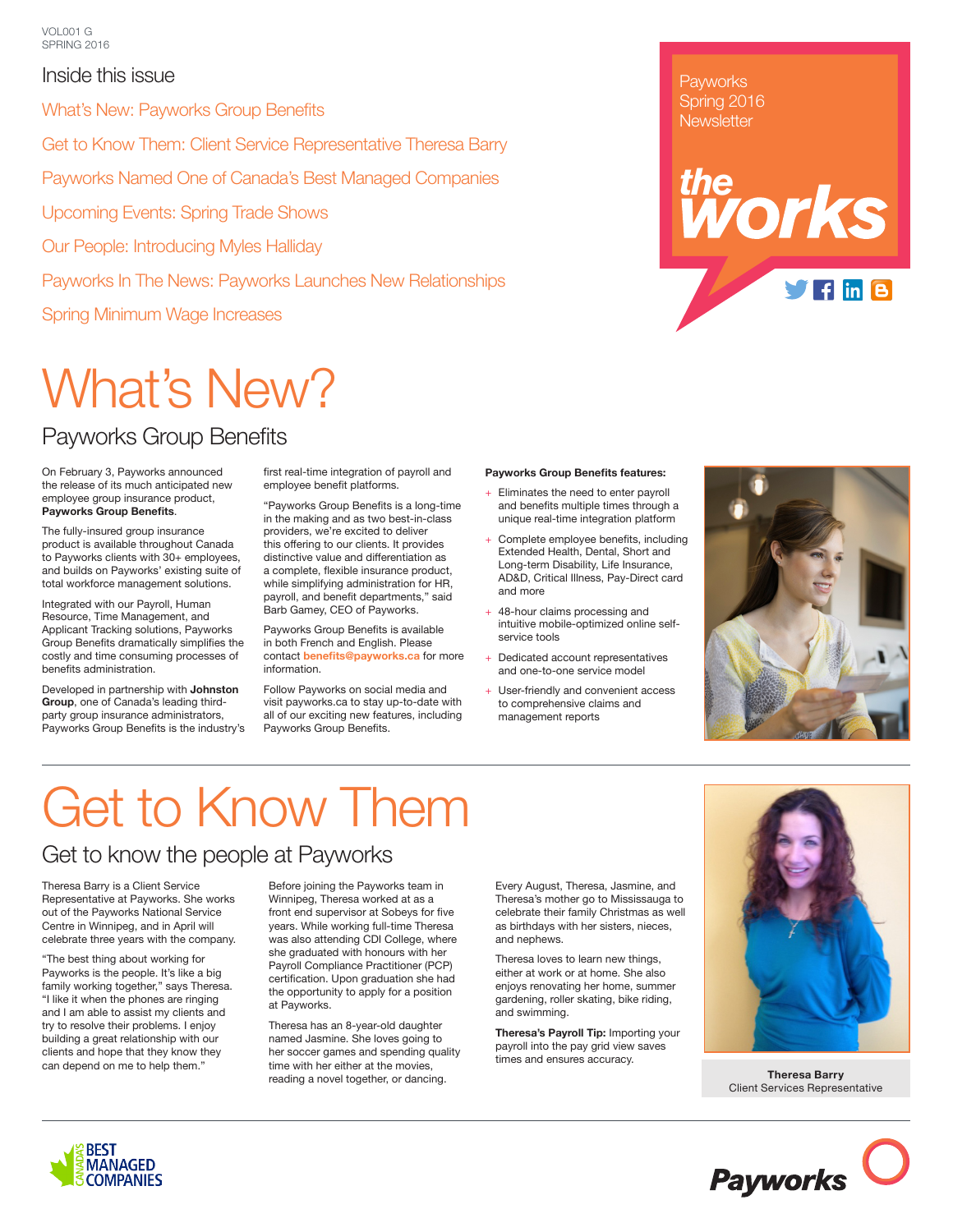Spring 2016 Newsletter

## *Morks*  $f$  in  $B$

## One of the Best

### Payworks Named One of Canada's Best Managed Companies

Payworks is pleased to announce that it is a 2015 Gold Standard winner of Canada's Best Managed Companies program. Payworks was a winner of Canada's Best Managed Companies program in 2012. After three consecutive years of maintaining its Best Managed status, Payworks has demonstrated its commitment to the program and successfully reapplied for the designation as a Gold Standard winner in 2015. The 2015 winners were announced on March 9, 2016.

"We are proud to have achieved the Gold Standard level of the Canada's Best Managed Companies program. Our team consistently works hard to

provide exceptional solutions and world class service to our customers, and it is through our staff's efforts. as well as the continued support of our partners and clients, that we have again received this prestigious designation," said JP Perron, President of Payworks.

Payworks' growth and success is in large part due to its proprietary suite of online total workforce management solutions, which are backed by a customer-centric service philosophy and supported by its corporate culture. Payworks has created a culture that emphasizes collaboration and innovation, and that encourages cultivating long-lasting relationships

with customers and community involvement.

"Best Managed Companies embrace innovation, seize opportunities and inspire talent. They really set the bar high," said Peter Brown, Partner, Deloitte and Co-Leader, Canada's Best Managed Companies program. "I would like to recognize the entire efforts of Payworks. It takes a dedicated effort from an entire team to focus on a core vision, create stakeholder value and excel in the global economy to achieve this level of success."

2015 winners of the Canada's Best Managed Companies award will be honoured at the annual Canada's Best



Managed Companies gala in Toronto on April 12, 2016. On the same date, the Best Managed symposium will address leading-edge business issues that are key to the success of today's business leaders.

# Upcoming Events

### Stop by our booth at these upcoming trade shows:

#### **2016 Localfare - The Trade Show**

The trade show showcases top food industry suppliers; new products; and cost-cutting technology, products and services.

Trade show: April 12, 10 AM - 4 PM

RBC Convention Centre, Winnipeg, MB

#### **AHLA Trade Show**

The 96th annual Alberta Hotel and Lodging Association (AHLA) Convention and Trade Show will feature more than 500 hospitality professionals alongside the industry's leading products and technology.

Trade show: April 17 from 6PM - 9PM and April 18 from 10AM - 1:30PM

Fairmont Chateau Lake Louise, AB

#### **CPABC 2016 Spring Pacific Summit**

Chartered Professional Accountants British Columbia (CPABC) is building on the success of their 2015 Fall Pacific Summit with the plans for their upcoming trade show. The trade show will provide insight into the latest practices, innovations, technology and ideas within the accounting field.

Trade show: May 11-13

Fairmont Chateau Whistler, BC

#### **SHHA Hotel, Bar & Restaurant Trade Show**

Members of the Saskatchewan Hotel & Hospitality Association (SHHA) will gather for business meetings, information sessions, and award celebrations, along with the province's largest hotel, bar & restaurant trade show.

Trade show: May 13

Delta Bessborough Hotel Saskatoon, SK

#### **The Canadian Payroll Association's 34th Annual Conference & Trade Show**

Paying it Forward: this premier payroll event is your opportunity to connect with top thought leaders in payroll compliance, employment standards, and management.

At the conference, Payworks is sponsoring the Snack Food Break, which takes place on Thursday, June 16 from 2:30 – 3:30 pm. As well, Belinda Carfrae and Kevin Sokolowski from Payworks are presenting an education session on Information Security & Governance in the Age of Cyber Threats on Saturday, June 18.

Trade show: June 16, 9 AM – 5 PM

Telus Convention Centre Calgary, AB